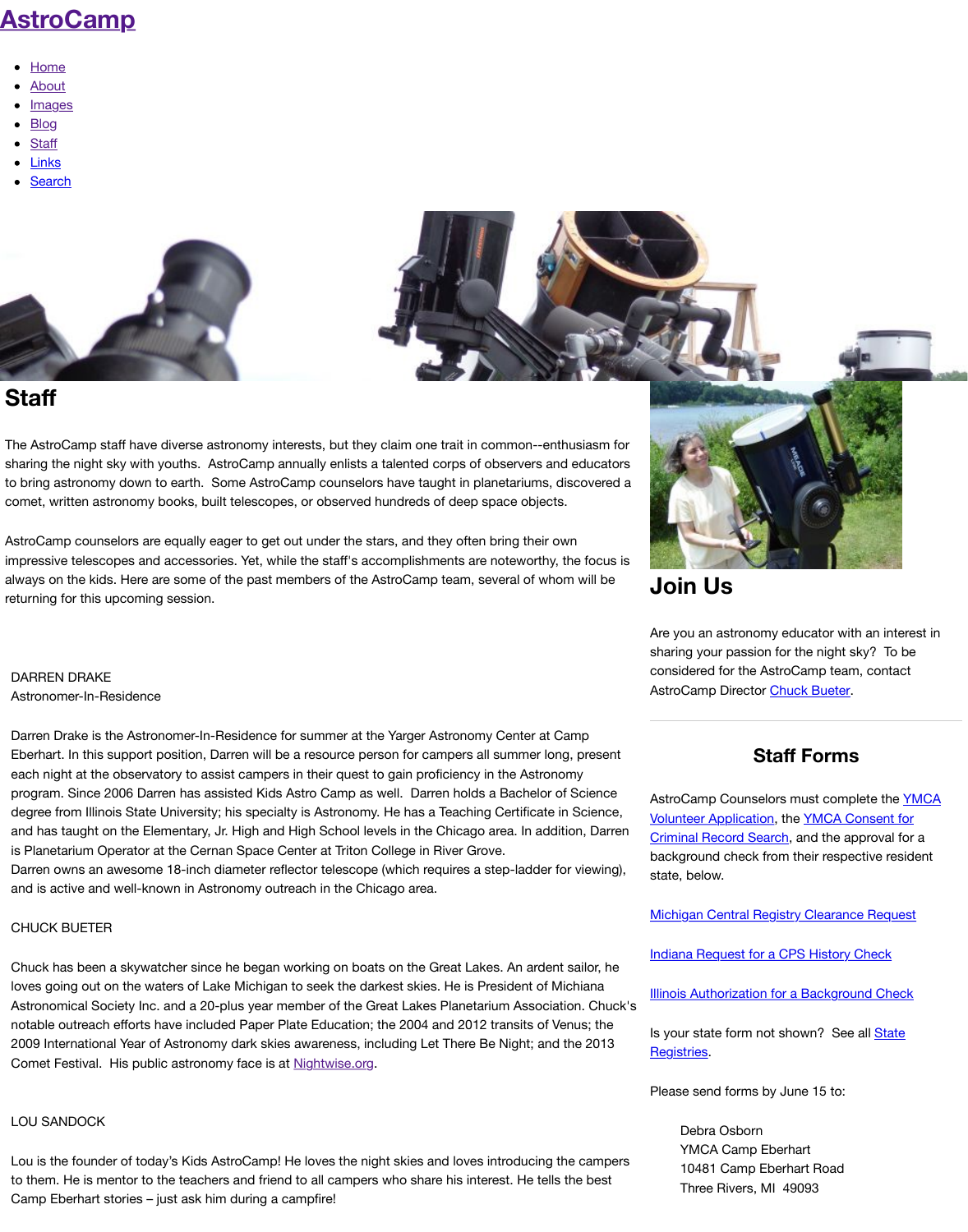# **TOM SCHULTZ**

Tom has been an amateur astronomer for over 50 years, with a focus on deep-sky observational astronomy. He was the first AstroCamp volunteer and has been a volunteer for most of the years of AstroCamp since it's inception. He is most known for the 12.5" Portable and his "couch potato" binocular chair he brings to the camp

each year. Tom has a B.S. degree in Applied Math & Physics. Tom is also an adjunct professor at Lewis University, teaching accelerated night-time classes in math and computer science.

## JOAN SCHULTZ

This is Joan's 4th year as an AstroCamp volunteer. Joan provides much assistance to the AstroCamp astronomy instructors and assists with the various projects and activities throughout the week . You'll see her preparing smores for everyone on non-observing nights and helping kids "dark-adapt" their flash lights by putting a red balloon or red cellophane over them. She also leads the effort to safely walk kids back to their cabins at night. Joan is 1/4th of the way to obtaining her Messier certification.

### LINDA MARKS

Prior to her move to South Bend, Linda Marks taught astronomy on the high school level in Milford, Connecticut, where she also acted as astronomy club advisor, adult education astronomy teacher and planetarium director. A serious observer, Ms. Marks owns a 13-inch Coulter Odyssey reflector telescope, and has developed her skill in astrophotography and astro-imaging. Linda held the position of President of the Astronomical Society of New Haven, Connecticut, from 1991 to 2001. In 1998, she was recognized as Astronomer of the Year by the society. She was director of the annual Connecticut Star Party from 1991 to 2004. We are pleased to welcome Linda Marks to the local astronomy community, and look forward to her input and participation in the future.

#### JIM HOPKINS

Jim is a retired teacher having taught physics and astronomy at the high school and college level for nearly 40 years. He is also an experienced amateur astronomer who has three telescopes that are used for outreach at schools, park districts, churches, etc. Jim knows the sky well enough to mentor many other amateurs, and routinely speaks at astronomy clubs and star parties on various aspects of astronomy.

## LEE KEITH

Lee's interest in astronomy began in 3rd grade. In middle school, Lee got a job as a newspaper carrier to save the \$100 to buy a 4 inch telescope. In high school, Lee ground and polished his own telescope optics for a 6 inch telescope, which he still has. He then bought a 10 inch telescope and was the 20<sup>th</sup> person in the country to earn the coveted and prestigious Herschel Certificate for observing 400 celestial objects. Lee spent 15 years teaching Astronomy classes for adults and children at UW-Sheboygan and UW-Waukesha and has had an article published in Astronomy magazine. He is active in the Milwaukee Astronomical Society, serving 6 years on the Board of Directors and as President.

## DAVE VANCE

Dave was Head of Astronomy at Camp Eberhart in 1971/72 after being on the Astro staff from 1967-1970. Following his love of astronomy, he went to MIT to pursue astrophysics but discovered he enjoyed political science and economics even more. Dave has doctorate from Note Dame in Economics, a masters from Indiana in Business Administration and a bachelor's degree from MIT in political science. He was Chief Economist and head of Business Intelligence for Caterpillar Inc. before founding Caterpillar University in 2001 which provides training and education for Cat employees. Dave retired from Caterpillar in 2007 and now lives in Colorado with his wife and their two dogs where he consults and writes.

#### STEVE ACCUOSTI

Steve is our telescope fix-it man! He has been into astronomy for 10 years and can find a few things in the sky. He is still learning to navigate the night sky. He loves to look at M13, the Hercules Cluster. He will help us when we launch our water bottle rockets on Friday.

#### RUTH CRAFT